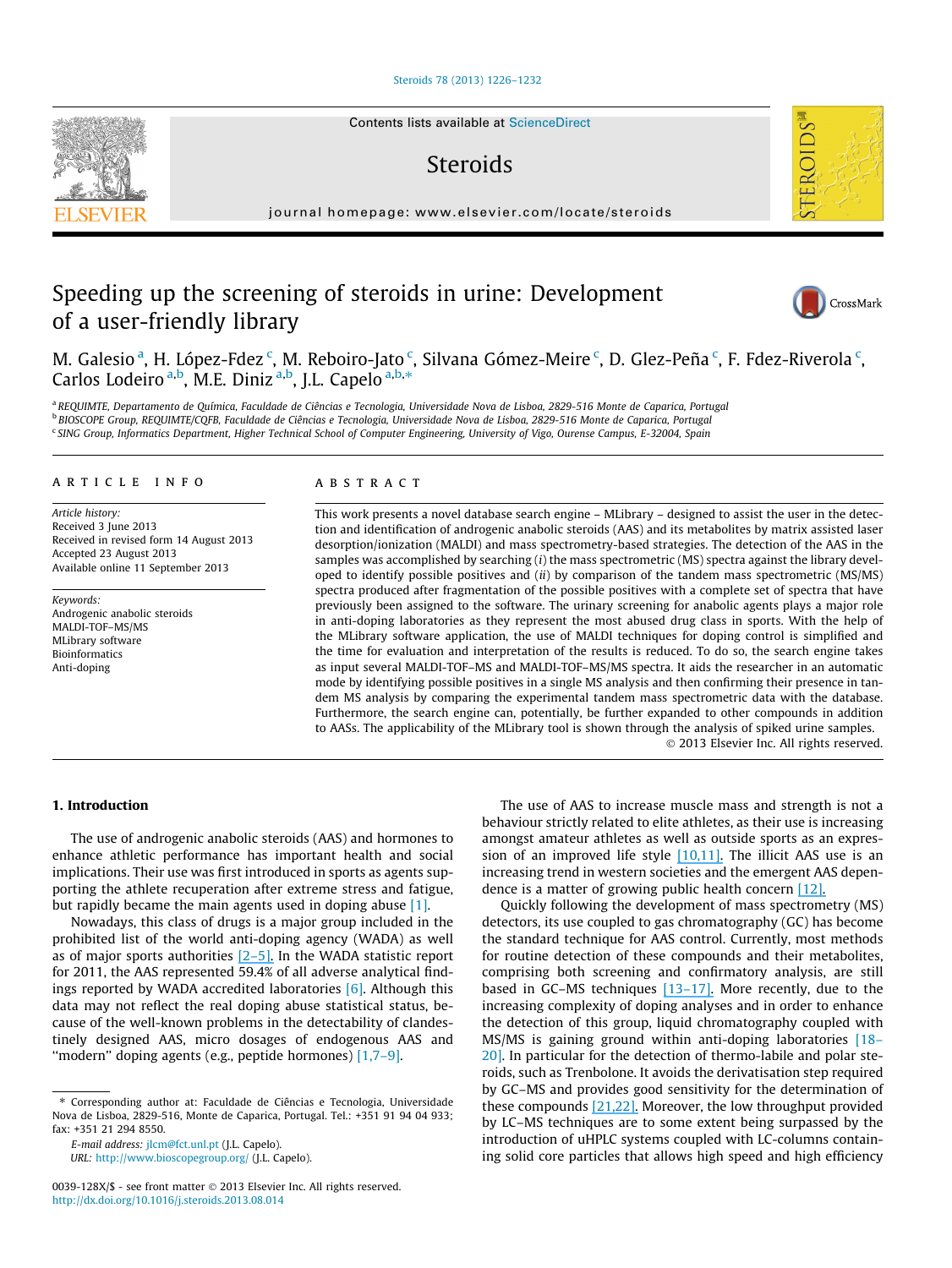separations. Unfortunately, for the majority of the AAS, due to their poor ionisation efficiencies, their determination by LC–MS may lead to losses in sensitivity.

The combination of these two factors, the long separation times of gas chromatographic techniques and the increasing workloads within anti-doping laboratories, expose an urgent need for an analytical technique allowing simplicity, speed and high throughput for the screening of the huge number of banned compounds, particularly the AAS.

Recently, the use of matrix-assisted laser desorption/ionization (MALDI) for the analysis of small molecules, has grown as a potential technique, which is reflected by the increasing number of studies reported in literature [\[23–27\].](https://www.researchgate.net/publication/10784650_Derivatisation_for_the_characterisation_of_neutral_steroids_by_electrospray_and_MALDI_tandem_mass_spectrometry_The_Girard_P_derivative?el=1_x_8&enrichId=rgreq-a89bea1f-5bf5-4894-b762-775387b872d7&enrichSource=Y292ZXJQYWdlOzI1NjYxMTAyMztBUzoxMjQzOTUwODc0NzA1OTJAMTQwNjY2OTUwODU1MA==) Moreover, it appears extremely promising for high-throughput, which is a major demand for future anti-doping methods.

In light of the latest technological improvements of this analytical technique we have recently study the applicability of a wide variety of commercial MALDI matrices for the rapid screening of AAS [\[28\].](https://www.researchgate.net/publication/24429845_Comparative_study_of_matrices_for_their_use_in_the_rapid_screening_of_anabolic_steroids_by_matrix-assisted_laser_desorptionionisation_time-of-flight_mass_spectrometry?el=1_x_8&enrichId=rgreq-a89bea1f-5bf5-4894-b762-775387b872d7&enrichSource=Y292ZXJQYWdlOzI1NjYxMTAyMztBUzoxMjQzOTUwODc0NzA1OTJAMTQwNjY2OTUwODU1MA==) The matrix 2-(4-hydroxyphenylazo)-benzoic acid (HABA) was found to be the most robust for the analysis of anabolic steroids after a derivatisation step with the reagent Girard T hydrazine. The Girard T hydrazone derivative produced after derivatisation is a quaternary ammonium ion that originates a strong [M]+ ion signal in the MALDI mass spectrum, as a result it increases the intensity of the steroid signal. In the aforementioned work it was demonstrated that positive identification of the characteristic peaks for all the compounds studied is possible for a sample concentration of 10 ng/mL in the MALDI sample plate. The sensitivity achieved with the HABA matrix after derivatisation was similar to that achieved by GC/MS – around 4–10 ng/mL in the single ion monitoring mode.

In the present work it is presented a step forward in simplifying AAS control through the use of and easy sample treatment and friendly software. The software is freely source code available, and it can be run as a multiple platform. As a proof-of-concept, the rapid screening of AAS in urine is reported using a sample treatment previously published by our team [\[28\].](https://www.researchgate.net/publication/24429845_Comparative_study_of_matrices_for_their_use_in_the_rapid_screening_of_anabolic_steroids_by_matrix-assisted_laser_desorptionionisation_time-of-flight_mass_spectrometry?el=1_x_8&enrichId=rgreq-a89bea1f-5bf5-4894-b762-775387b872d7&enrichSource=Y292ZXJQYWdlOzI1NjYxMTAyMztBUzoxMjQzOTUwODc0NzA1OTJAMTQwNjY2OTUwODU1MA==)

# 2. Material and methods

# 2.1. Chemicals

Standards of 17-a-methyltestosterone and nandrolone were purchased from Riedel-de Haën (Seelze, Germany). The standards 17α-trenbolone, 2α-methyl-5β-androstane-3α-ol-17-one, mesterolone, methandienone, calusterone, fluoxymesterone, ethisterone and mibolerone were kindly provided by the Portuguese National Anti-doping Laboratory and the Italian National Anti-doping Laboratory. A solution of  $\beta$ -glucuronidase from Escherichia coli K12 with a specific activity approximately of 140 U/mg at 37  $\degree$ C and pH 7 with nitrophenyl- $\beta$ -D-glucuronidase as substrate (1 mL contains at least 140 U) was purchased from Roche Diagnostic (Mannheim, Germany). Sodium hydrogen phosphate, sodium phosphate dibasic, tert-butylmethyl ether, methanol (MeOH), acetonitrile (ACN) and the derivatisation reagent, Girard T (GT) hydrazine, used for sample and matrix preparation were purchased from Sigma (Steinheim, Germany); glacial acetic acid (>99.5%), matrices aCHCA and HABA were purchased from Fluka (Buchs, Switzerland); trifluoroacetic acid (TFA, 99%) was from Riedel-de Haën.

Urine samples used in this work were obtained from healthy volunteers from the research team. Volunteer's age ranged between 22–30 years, including both male and female. The research ethical committee from the Science Faculty of Ourense approved the study protocol and all the volunteers gave their consent.

#### 2.2. Apparatus

A model UNIVAPO 100H vacuum concentrator centrifuge (Uni-Equip, Martinsried, Germany) with a model Unijet II refrigerated aspirator vacuum pump (UniEquip) was used for (i) sample drying and (ii) sample pre-concentration. A Spectrafuge-mini minicentrifuge (Labnet, Madrid, Spain) and a Sky Line minicentrifuge-vortex (ELMI, Riga, Latvia) were used throughout the sample treatment, when necessary. A Simplicity 185 system (Millipore, Milan, Italy) was used to obtain Milli-Q ultrapure water throughout all the experiments. The derivatisation procedure was performed in a 1.5 mL microtube flat cap from Delta Lab (Barcelona, Spain). Separation of the steroid Girard T (GT) hydrazones from the unreacted Girard T reagent was carried out in a 2 mL empty reversible solidphase extraction (SPE) cartridge from Supelco (Belefonte, PA, USA) packed with a preparative C18 resin (125 Å, 55–105  $\mu$ m; Waters, Barcelona, Spain).

#### 2.3. Sample preparation

#### 2.3.1. Standard solutions

Individual stock standard solutions of each compound (500 mg/ L) were prepared by weighing 0.0125 g of analyte in a 25 mL volumetric flask and making it to volume with methanol. These standard solutions were stored in the dark at  $-20$  °C. Working standard solutions were prepared by dilution of the stock standard solutions in the appropriate volume of methanol.

#### 2.3.2. Urine hydrolysis procedure

Urine samples  $(2 \text{ mL})$  were hydrolysed with 50  $\mu$ L of the commercial solution of b-glucuronidase, after the addition of 0.750 mL of phosphate buffer (0.8 M, pH 7). The hydrolysis was performed at 55 $\degree$ C during 60 min.

## 2.3.3. Liquid–liquid extraction of target analytes

After cooling to room temperature, 0.5 mL of carbonate buffer (pH 9) was added to alkalinize the hydrolyzed solution. Liquid–liquid extraction was carried out by agitation with 5 mL of tert-butyl methyl ether for around 10 min; after centrifugation, the organic phase layer was transferred to a new vessel.

# 2.3.4. Derivatisation procedure

The procedure for derivatisation with Girard T hydrazine was performed based on the protocol described by Wheeler [29], as follows: The collected organic phase was dried under a gentle nitrogen stream at 40 °C. After the addition of 500  $\mu$ L of a methanolic solution with 10% glacial acetic acid and 4 mg of Girard T hydrazine, the vial was closed and the derivatisation reaction was then performed at  $60^{\circ}$ C during 30 min. After cooling, the solution was evaporated to dryness in a vacuum concentrator centrifuge and then reconstituted with 1 mL of methanol/water (10:90,  $v/v$ ).

#### 2.3.5. SPE clean-up

After derivatisation, the steroid GT hydrazones were separated from un-reacted GT hydrazine reagent by SPE in a C18 cartridge, according to the protocols described by Khan et al. [24] and Griffiths et al. [25]. Briefly, before use, the cartridges were conditioned with 5 mL of methanol plus 10 mL of MilliQ-water without allowing the cartridges to dry out. After loading the sample, the cartridge was washed with 2 mL of methanol/water (10:90, v/v) in order to remove impurities from the cartridge and, finally, the steroid GT hydrazones were eluted from the cartridge with 1 mL of methanol.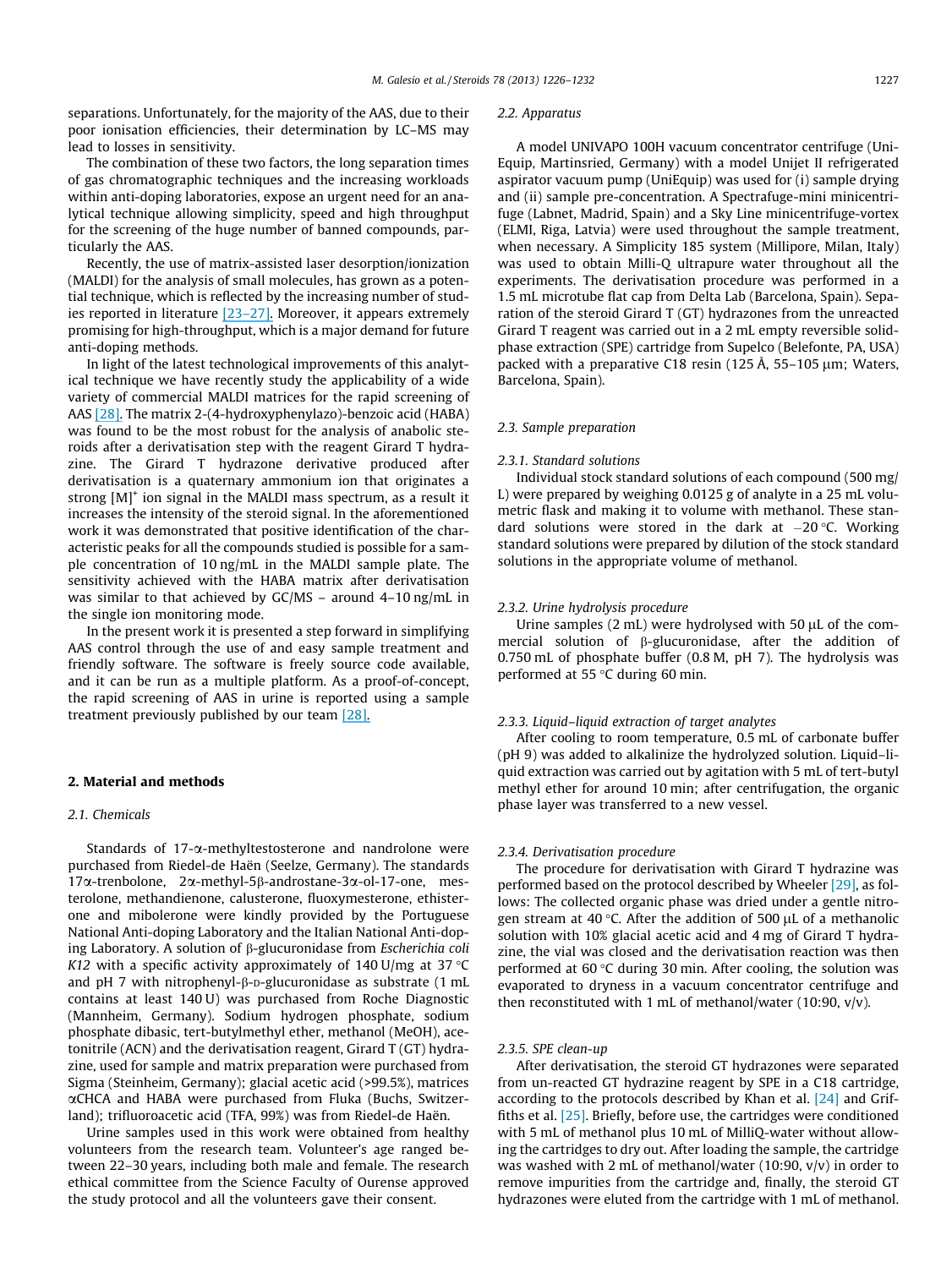#### 2.4. Experimental design

To assess the use of the MLibrary software for the analysis of AAS present in human urine, five urine samples were spiked with different AAS at different concentration levels. The five urine samples were designated as Urine 1, Urine 2, Urine 3, Urine 4 and Urine 5. Urine 1 was spiked with  $17\alpha$ -methyltestosterone (100 ng/mL). Urine 2 was spiked with calusterone (250 ng/mL). Urine 3 was spiked with nandrolone (10 ng/mL). Urine 4 was spiked with fluoxymesterone (200 ng/mL) and ethisterone (150 ng/mL). Urine 5 was spiked with 17 $\alpha$ -trenbolone (25 ng/mL) and mesterolone (300 ng/ mL).

# 2.5. MALDI-TOF–MS and MALDI-TOF–TOF–MS analysis

The mass spectrometric analyses were performed on Applied Biosystems 4700 Proteomics Analyzer with TOF/TOF™ Optics system (Applied Biosystems, Foster City, CA, USA) equipped with and a diode pumped Nd:YAG laser with 200 Hz repetition rate. The instrument was operated for detection in positive ion reflectron mode. The MS spectrum for each sample was based on the average of 1000 laser shots; for the MS/MS up to 4000 shots were accumulated. MS/MS mode was operated with 1 kV collision energy; air was used as the collision gas such that nominally single collision conditions were achieved. For MS analysis, laser desorbed ions were accelerated from the source at 20 kV. For MS/MS analysis, ions were accelerated from the source at 8.0 kV. Both modes employed delayed ion extraction for improved ion focusing. The MS/ MS data was acquired using the instrument default calibration, whilst the MS was acquired using the peaks from the HABA matrix for internal calibration. Prior to MALDI analysis, the sample was mixed with an equal volume of the MALDI matrix solution and homogenised in a vortex instrument. The HABA MALDI matrix used in this work was prepared according to the developed method, 0.52 mg in 1 mL of a solution of ACN/H2O/MeOH (40/40/20, v/  $v/v$ ) [28]. The matrix  $\alpha$ CHCA was prepared by dissolving 10 mg in 1 mL of a solution ACN/H2O/TFA (50/49.9/0.1,  $v/v/v$ ). An aliquot of the sample/matrix solution  $(0.5 \mu L)$  was hand-spotted onto the MALDI sample plate and the sample was allowed to dry. Fig. 1 presents a scheme of the sample treatment followed in this study.

## 2.6. MLibrary software

Current versions of the software and their supporting user manuals are freely available for download and use, without restriction, via Internet at [http://sing.ei.uvigo.es/MLibrary.](http://www.sing.ei.uvigo.es/MLibrary) The program was developed based on previous work on a tool for accurate protein quantification [30].

MLibrary operates on comma-separated-values (CSV) files with centroid mass and relative intensity data extracted from the instrument software (Data ExplorerTM Software, version 4.5). This data can be analysed and compared with the compound data stored in the MLibrary repository, which contains the characteristic mass values of the molecular ion and the fragmentation ions for each target AAS in separated databases. For each database created and stored in the MLibrary repository, the user may include standard modification mass variations corresponding to specific derivatisation reagents and the consequent MS/MS spectra for each AAS presenting that particular modification. The MLibrary repository comprises also MS/MS compound markers. The MLibrary repository is stored in a single standard XML file, which can be easily modified with any plain text editor. More information about how to edit this file can be found in the software web page.

The installation wizard is available from the MLibrary web site as an executable file that depends on the final user operating system: Windows, Linux or MAC. By executing the setup file, the installation wizard will be automatically launched. The user has to simply follow the instructions on the screen to successfully complete the installation.

# 3. Results and discussion

The MLibrary software is explained in detail in the following sections. First we describe the use of MLibrary to detect the presence of possible AASs in the target samples (MS mode) and then its use to confirm the identity of the compound (MS/MS mode).

## 3.1. MS mode

#### 3.1.1. Construction of MS database

The MS database in the MLibrary software contains the characteristic mass values for each target AAS. Additionally, the mass values of AAS glucuronides, which are the main excretion metabolites of AAS in the human body, were also introduced in the MLibrary database. In our previous work, the analysis of AAS by MALDI techniques was performed after derivatisation with Girard T hydrazine and therefore only this specific modification was introduced in the repository. Nevertheless, the introduction of specific modifications to the database is easily performed by typing the name and the mass variation in the modifications correspondent line within the XML file.

#### 3.1.2. Detecting the presence of AASs

After the SPE clean-up procedure, as explained in the experimental section, the collected sample solution was mixed with the MALDI matrix HABA and spotted onto the MALDI sample plate. The MALDI ion source is a soft ionisation technique and therefore the MALDI-TOF–MS analysis measure, primarily, singly charged ions that correspond to the molecular ions of the sample solution species as well as to the MALDI matrix characteristic ions. The mass spectrum obtained after the MALDI-TOF–MS analysis is exported as a list of peaks to a CSV file. Only the centroid mass and relative intensity of each peak is used by the MLibrary software (see Fig. 1 Supplementary material Fig. 1SM).

The AASs detection process in MLibrary starts with the MS data loading. Through the ''Load MS Data'' operation (see Fig. 2SM), the user can input the CSV file and filter peaks by their intensity, avoiding the load of peaks with lower intensities. Alternatively, the spectrum can be previously processed using the respective MS data software and only then transferred to a CSV file. It is important to stress that the MLibrary software permits the loading of multiple CSV files corresponding to several spectra.

After loading the MS data, the user can perform a compound search, in order to identify which AAS are present in the loaded data. The "MS Analysis" operation (see Fig. 4) determines if a specific AAS is present in the MS spectrum. This operation contemplates several parameters that provide flexibility to the software. It takes into account if the compound is in its ''conjugated'' or "free" form and also allows the user to select the derivatisation agent employed. It is important to stress that the ''conjugated'' parameter only takes into account the glucuronide conjugates, which are the main excretion metabolites of AAS in the human body. The search is performed taking into account the error between the database and the experimental mass values. This error value can be selected as percentage, parts per million (ppm) or absolute mass units (amu) (see Fig. 3SM). Then, the search retrieves the mass values that matched between the experimental data and the database values, showing both experimental and theoretic values as well as the name of the compound and the experimental peak intensity (see Fig. 2). MLibrary also provides an additional operation named ''MS Full Analysis'', which performs a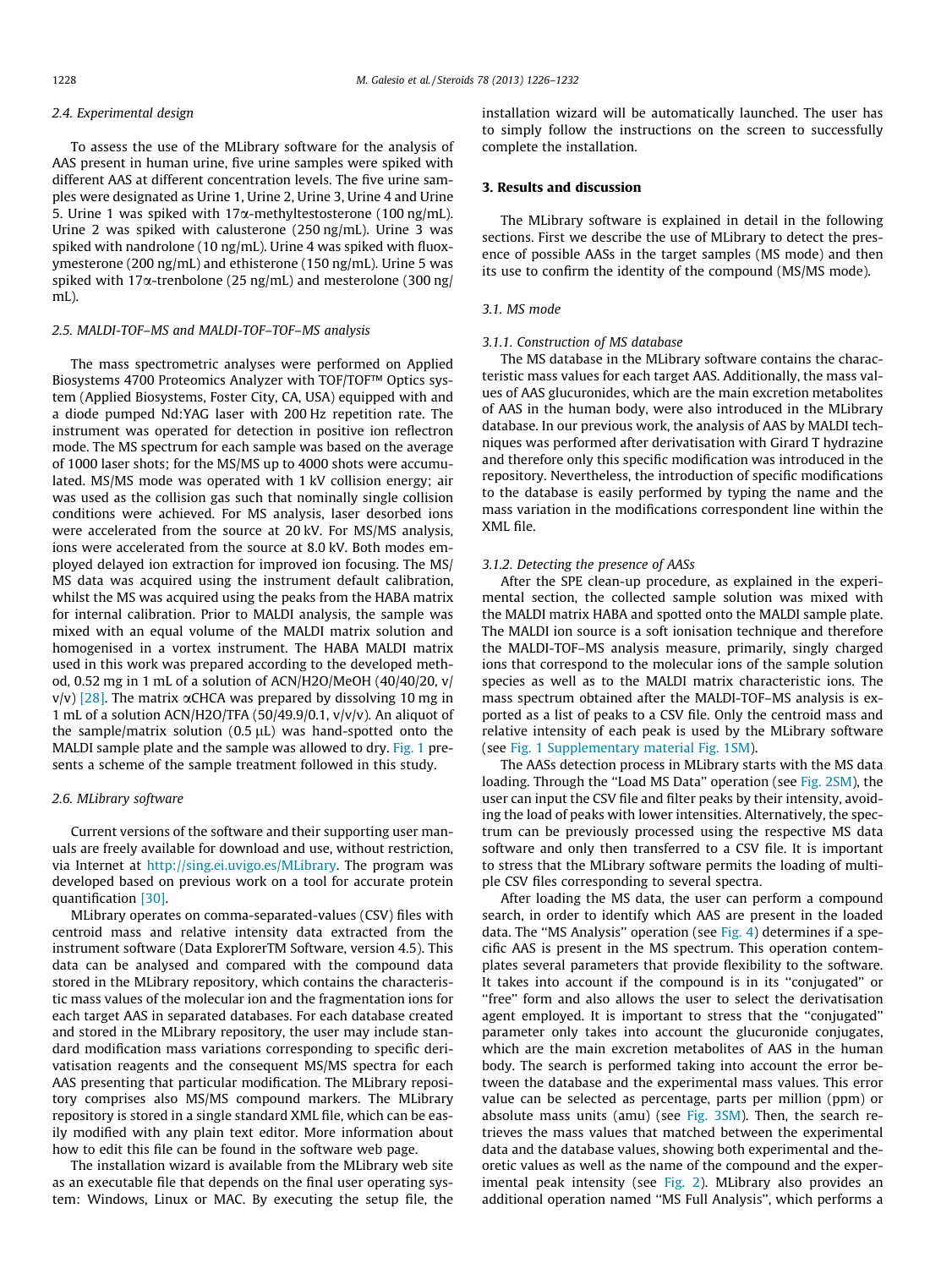







MALDI-TOF-TOF-MS analysis

**MLibrary-Software** 



Fig. 2. MLibrary MS spectrum analysis display window. Data identification: Blue line: experimental spectrum mass peaks; Green line: database reference masses; Red line: experimental mass that matched with the reference mass. (For interpretation of the references to colour in this figure legend, the reader is referred to the web version of this article.)

search within all the MS databases present in the MLibrary repository.

# Since the AAS mass values are close to the matrix characteristic ion mass ones, it is possible to perform an internal calibration for each MALDI plate spot using the matrix peaks as reference. Consequently, the experimental mass values obtained are very accurate and precise.

### 3.2. MS/MS mode

In the first step of the analysis, the Mlibrary software detected the ions that matched with the theoretic mass values of AAS within the MS database. In the second step, the ions detected by the MLibrary are selected for fragmentation in a second round of MS analysis, in which MS/MS spectra are acquire. Each AAS compound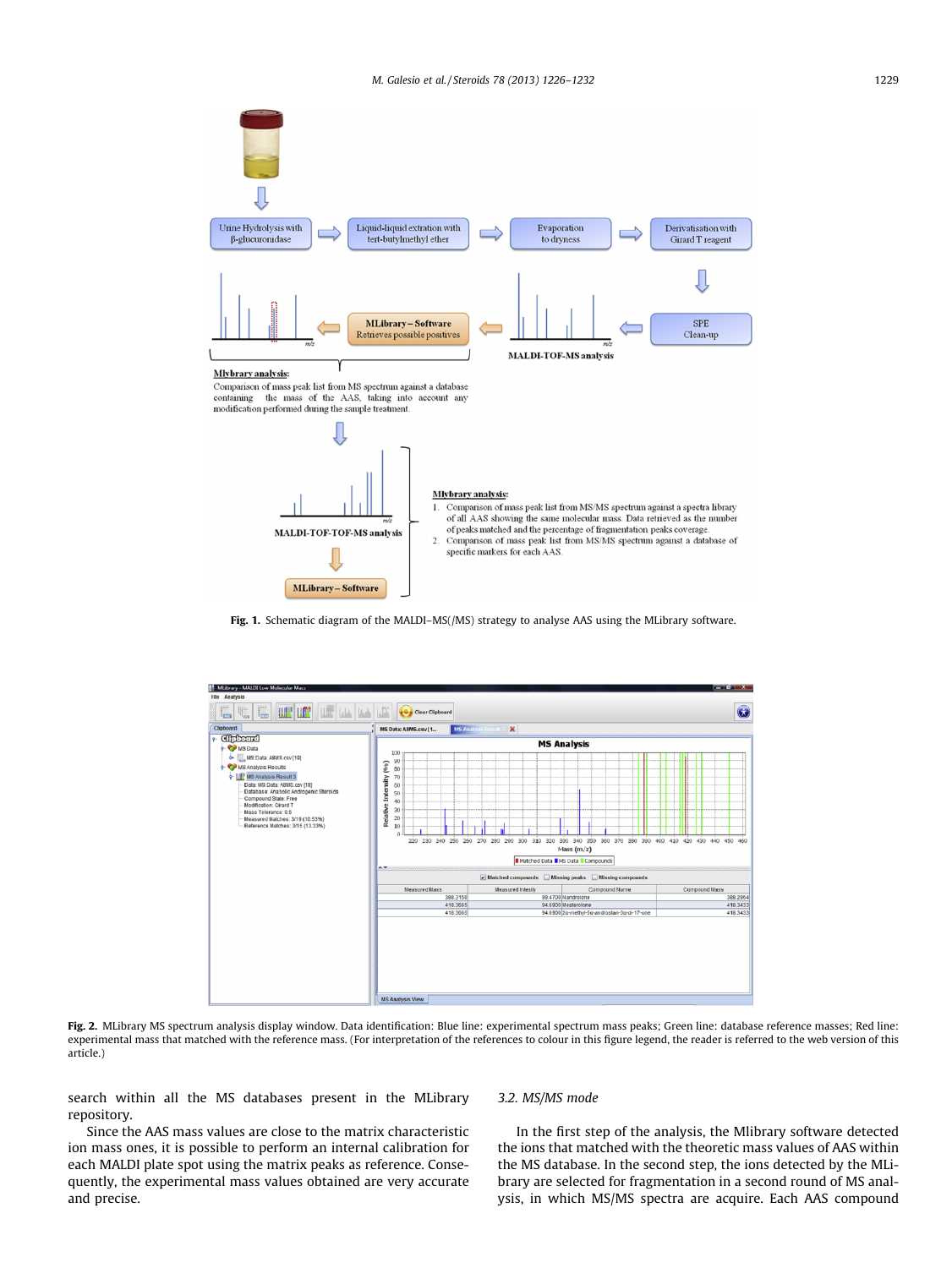presents a characteristic MS/MS fragmentation pattern that will be used by the MLibrary as a signature of that compound. Likewise the MS mode, the mass spectrum obtained after the MALDI-TOF– TOF–MS analysis is exported as a list of peak to a CSV file.

### 3.2.1. Construction of MS/MS spectral library

The MS databases in the MLibrary contain the characteristic fragmentation ions for each associated compound. The construction of the database can be easily performed using standard solutions of AAS. To ensure reliable spectral data, the software allows the input of several replicates corresponding to each standard. With these data, the MLibrary software generates a list of common fragmentation mass values for all replicates, along with their average relative intensities. In addition, when comparing with loaded data, the software allows the user to choose the discriminate power of the generated list, meaning that the user can decide to include within this list, the mass values that are present, for instance, at least in 95% percent of the spectral mass data inputted for each compound.

The construction of the mass spectral library in the MLibrary software is an ongoing process that is simple to achieve and updated by any qualified user, with the advantage that it can be easily adapted to numerous experimental conditions and compounds.

#### 3.2.2. Confirming the presence of AASs

This process is similar to the AAS detection process except that, in this case, the user can perform two additional analysis operations. As before, the process starts with the data loading, in this case, through the ''Load MS/MS Data'' operation (see Fig. 4SM). This operation also provides the ''Peak Intensity'' parameter for peak filtering.

After loading the sample CSV file, the user can use the ''MS/MS Library Analysis'' operation (see Fig. 5SM) to compare it with the characteristic MS/MS spectra of the AAS compounds stored in the MLibrary databases. At this stage the user has to select the database, the modifications performed in the sample treatment procedure, the mass value of the precursor molecular mass and the mass tolerance permitted for each mass peak. Additionally, the user has to select the mass tolerance within the database mass spectra and its discriminate power. This operation retrieves a list of all compounds within the MS/MS library that fit the search criteria, ranked by similarity to the inputted file. The similarity is attained regarding the number of mass values that matched and the relative intensity of all peaks. To ensure reliable results, the search score concerns only to a limited number of mass values, defined previously by the user. For instance, the user may limit the search to the 10 most intense peaks within the inputted file and the library data (see Fig. 6SM). This tool is essential to avoid misinterpretation of the results due to the fact that different spectra of the same sample, generally present distinct overall number of mass peaks.

Another important tool within the MLibrary software is the ''MS/MS Std. Match Analysis'' operation. With this tool the user can compare two experimental spectra, which is extremely important if we are working at different conditions than the one recorded in the MLibrary MS/MS database. By adding a standard solution of a specific compound to the MALDI analysis and comparing the two spectra using the MLibrary (see Fig. 7SM), the user can confirm the identity of this compound. The results appear in the same way that showed in Fig. 6SM.

A third MS/MS Analysis tool is available in the MLibrary software. The ''MS/MS Marker Analysis'' operation allows the user to locate concrete biomarkers into the loaded MS/MS data (see Fig. 8SM). This feature is particularly important for the analysis of isobaric compounds having very similar MS/MS fragments or compounds having poor fragmentation pattern. For isobaric compounds the MS/MS Library analysis does not allow the differentiation between the two species, since it will retrieve very close results. For this reason, the identification of exclusive fragments corresponding to each compound is essential for the interpretation of the spectra and it will become essential for their identification. Additionally, the user can use the ''MS/MS Full Marker Analysis'' in order to search for all the biomarkers stored in the MLibrary repository.

## 4. Case study

Table 1 presents the results obtained with the data acquired from five urine samples spiked with different AAS at different concentration levels as described in the sample preparation section. All spiked compounds were detected by single MS as possible positives and their identity was confirmed by MS/MS. In the MS mode, besides the spiked compounds, the MLibrary retrieved other AAS as possible positives. This result occurs due to the fact that some synthetic AAS possesses the same molecular mass than some endogenous AAS, which are present in urine at low concentration values. For instance, 4-androsten-3,17-dione is a minor AAS metabolite that possesses the same mass than boldenone.

Fig. 9SM presents the results retrieved by the MLibrary for the sample Urine 1. As it may be seen in Fig. 9ASM, in the MS mode, the software identified three peaks corresponding to four possible positives: boldenone, 17a-methyltestosterone, mibolerone, which has the same molecular mass that  $17\alpha$ -methyltestosterone, and mesterolone. As mentioned above, following the detection of the possible presence of specific AASs in the urine sample, a MALDI-TOF–TOF–MS analysis was performed to the ions retrieved as possible positives. The MLibrary software was used to confirm the identity of the compounds. Figs. 9BSM, 9CSM, 9DSM and 9CSMe shows the results obtained for the four compounds. The presence of both boldenone and mesterolone is easily proved false by MLibrary MS/MS data analysis, showing less than 10% of positive match to the reference database spectra within the 10 most intense peaks.

Regarding 17a-methyltestosterone and mibolerone, the MLibrary MS/MS data analysis clearly confirms the presence of  $17\alpha$ methyltestosterone. MLibrary software retrieves a higher percentage of mass values matching with 17a-methyltestosterone reference data within the 10 more intense peaks; 70% against 50% for mibolerone. Furthermore, the peak intensity of all matched mass ions present in the MS/MS spectrum is similar to the MLibrary reference data for 17a-methyltestosterone.

Figs. 1–4 of the Appendix A present the results retrieved by MLibrary for the samples Urine 2, Urine 3, Urine 4 and Urine 5, respectively.

In sample Urine 2, the presence of the isobaric compounds calusterone and bolasterone are detected by the MS mode (see Fig. 1) of the Appendix A). Although both calusterone and bolasterone present similar fragmentation patterns, the intensity of the peaks are different. For this reason, despite the similarity of the matched peaks between the sample compound and the reference data for calusterone and bolasterone, the MLibrary software easily confirms the identity of calusterone. It retrieves a higher percentage of mass values matching with calusterone within the 10 more intense peaks; 80% against 40%.

In sample Urine 3, the presence of nandrolone was confirmed using the MS/MS Marker Analysis tool (see Fig. 2 of the Appendix A). As it was mentioned above for poor fragmentation pattern compounds, such as nandrolone, the detection of specific markers, previously identified by the user, is of major importance.

Fig. 3 of the Appendix A shows the results retrieved by MLibrary that allowed the identification of both fluoxymesterolone and ethisterone in sample Urine 4. The identification of ethisterone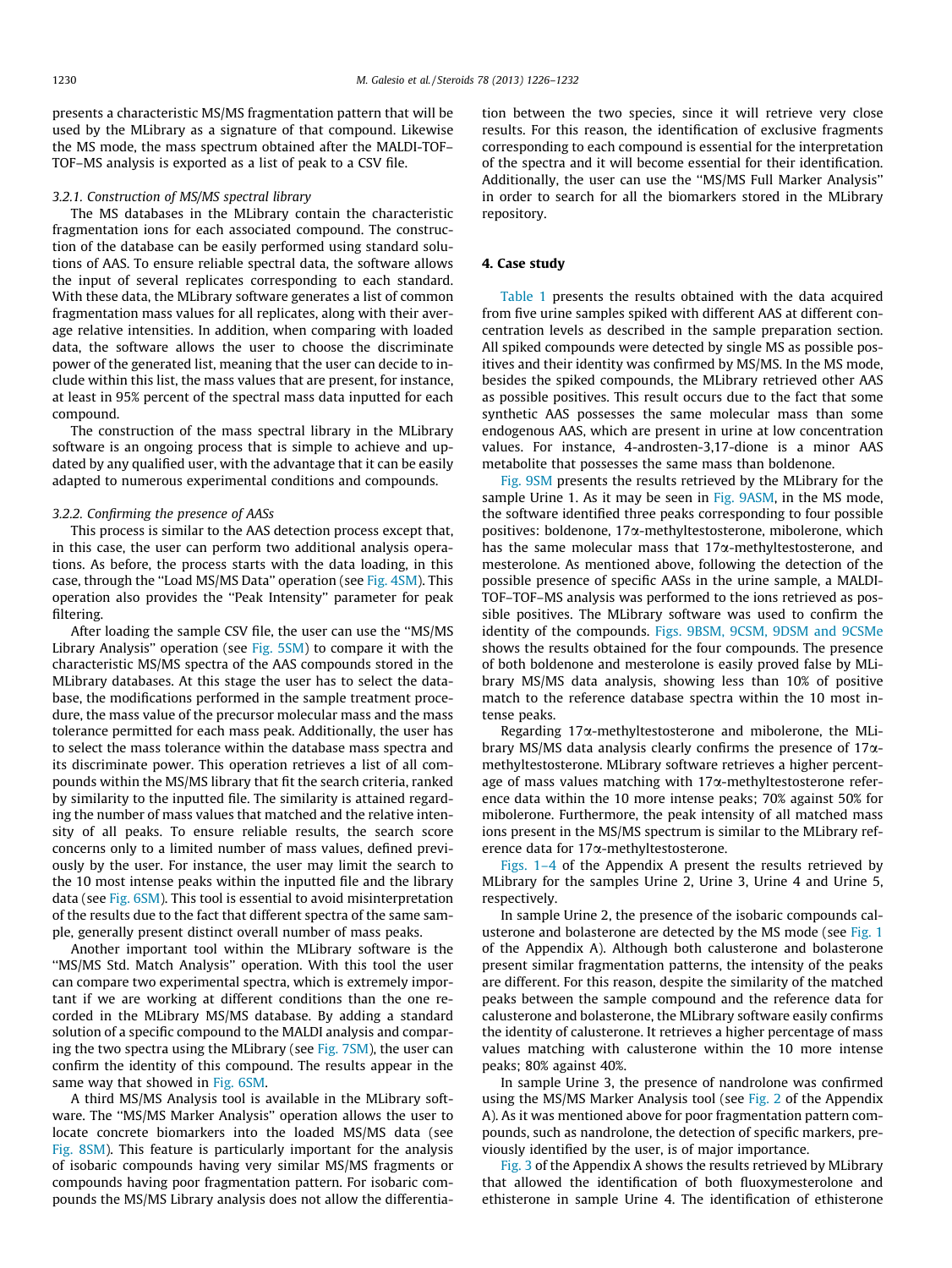| Table 1                                               |
|-------------------------------------------------------|
| Urine samples data analysis by the MLibrary software. |

|                    |                                 | MLibrary data analysis                                                  |                              |
|--------------------|---------------------------------|-------------------------------------------------------------------------|------------------------------|
|                    | AAS compounds spiked into urine | AAS identified by MS mode                                               | AAS confirmed by MS/MS mode  |
| Urine 1            | 17α-methyltestosterone          | <b>Boldenone</b><br>17α-methyltestosterone<br>Mibolerone<br>Mesterolone | No<br><b>Yes</b><br>No<br>No |
| Urine <sub>2</sub> | Calusterone                     | Calusterone<br>Bolasterone                                              | Yes<br>No                    |
| Urine 3            | Nadrolone                       | Nadrolone<br><b>Boldenone</b><br>Mesterolone                            | Yes<br>no<br>no              |
| Urine 4            | Ethisterone<br>Fluoxymesterone  | Mesterolone<br>Ethisterone<br>Fluoxymesterone                           | No<br>yes<br>yes             |
| Urine 5            | Trenbolone<br>Mesterolone       | Trenbolone<br><b>Boldenone</b><br>Mesterolone                           | <b>Yes</b><br>No<br>Yes      |

was performed in the same manner than for nandrolone by using the MS/MS Marker Analysis Tool. The presence of mesterolone was also proved false, showing 0% of matching within the most intense peaks.

In sample Urine 5, the MLibrary identified the presence of  $17\alpha$ trenbolone and mesterolone. The identification of 17a-trenbolone was performed using the tool MS/MS Standard Mach Analysis. The MS/MS identification of  $17\alpha$ -trenbolone was performed, in a first approach, using the Library analysis tool, however only 60% of matching was achieved. The MS/MS Standard Mach Analysis tool allowed the unequivocal confirmation of this compound by comparing it with a standard solution analysed in the same experimental conditions.

## 5. Conclusions

We have developed friendly software to help in an automated mode to detect and identify the presence of AAS in urine samples by MALDI-TOF–TOF–MS. MLibrary software allows the user to perform robust and accurate screening and confirmation for AAS in both MS and MS/MS mode. As a proof-of-concept, when applied to five urine samples spiked with AAS, the software was able to successfully identify all spiked compounds. The software presented here is a very versatile tool that can be simply adapted to any future modifications carried out on the sample treatment procedure, as well as, be easily applied to other compounds. The MLibrary software saves times and it is a simple tool to work with. Additionally, MLibrary software has a wizard easy to follow for its installation.

# Acknowledgements

M. Galesio acknowledges the Fundação para a Ciência e a Tecnología (FCT, Portugal) for their post-doctoral grant SFRH/BPD/ 73939/2010. The Laboratório Antidoping di Roma (National Antidoping Laboratory from Italy) is gratefully acknowledged for providing us with steroids standards. This work was partially funded by the project Research on Translational Bioinformatics (08VIB6) from University of Vigo. Xunta de Galicia (Spain) is also acknowledged for financial support under project 09CSA043383PR-2009. C.L. and J.L.C thanks to Scientific Association PROTEOMASS (Portugal) for financial support.

# Appendix A. Supplementary data

Supplementary data associated with this article can be found, in the online version, at [http://dx.doi.org/10.1016/j.steroids.2013.](http://dx.doi.org/10.1016/j.steroids.2013.08.014) [08.014](http://dx.doi.org/10.1016/j.steroids.2013.08.014).

# References

- [1] [Thieme D, Hemmersbach P. Doping in sports. In: Handbook of experimental](http://refhub.elsevier.com/S0039-128X(13)00196-7/h0005) [pharmacology. Berlin: Springer; 2009.](http://refhub.elsevier.com/S0039-128X(13)00196-7/h0005)
- [2] World Anti-Doping Agency (WADA), The World Anti-Doping Code, The 2013 Prohibited List, WADA: Montreal, 2013, See also: [www.wada-ama.org,](http://www.wada-ama.org) (2013) (accessed 14.08.13).
- [3] [Hintikka L, Kuuranne T, Leinonen A, Thevis M, Schanzer W, Halket J, et al.](http://refhub.elsevier.com/S0039-128X(13)00196-7/h0010) [Chromatographic-mass spectrometric analysis of glucuronide-conjugated](http://refhub.elsevier.com/S0039-128X(13)00196-7/h0010) [anabolic steroid metabolites: method validation and interlaboratory](http://refhub.elsevier.com/S0039-128X(13)00196-7/h0010) [comparison. J Mass Spectrom 2008;43\(7\):965–73](http://refhub.elsevier.com/S0039-128X(13)00196-7/h0010).
- [4] [Nielen MWF, Bovee TFH, van Engelen MC, Rutgers P, Hamers ARM, van Rhijn](http://refhub.elsevier.com/S0039-128X(13)00196-7/h0015) [IHA, et al. Urine testing for designing steroids by liquid chromatography and](http://refhub.elsevier.com/S0039-128X(13)00196-7/h0015) [androgen bioaasay detection and electrospray quadrupole time-of-flight mass](http://refhub.elsevier.com/S0039-128X(13)00196-7/h0015) [spectrometry identification. Anal Chem 2006;78:424–31.](http://refhub.elsevier.com/S0039-128X(13)00196-7/h0015)
- Vogel G. A race to the starting line. Science 2004;305(5684):632-5.
- [6] World Anti-Doping Agency (WADA), Adverse Analytical Findings Reported by Accredited Laboratories, WADA: Montreal, 2011. See also: [www.wada](http://www.wada-ama.org)[ama.org,](http://www.wada-ama.org) 2013 (accessed 8.08.13).
- [7] [Barroso O, Handelsman DJ, Strasburger C, Thevis M. Analytical challenges in](http://refhub.elsevier.com/S0039-128X(13)00196-7/h0025) [the detection of peptide hormones for anti-doping purposes. Bioanalysis](http://refhub.elsevier.com/S0039-128X(13)00196-7/h0025) [2012;4\(13\):1577–90](http://refhub.elsevier.com/S0039-128X(13)00196-7/h0025).
- [8] [Baumann GP. Growth hormone doping in sports: a critical review of use and](http://refhub.elsevier.com/S0039-128X(13)00196-7/h0030) [detection strategies. Endocr Rev 2012;33\(2\):155–86](http://refhub.elsevier.com/S0039-128X(13)00196-7/h0030).
- [9] [Holt RIG, Soenksen PH. Growth hormone, IGF-I and insulin and their abuse in](http://refhub.elsevier.com/S0039-128X(13)00196-7/h0035) [sport. Br J Pharmacol 2008;154\(3\):542–56.](http://refhub.elsevier.com/S0039-128X(13)00196-7/h0035)
- [10] [Dodge TL, Jaccard JJ. The effect of high school sports participation on the use of](http://refhub.elsevier.com/S0039-128X(13)00196-7/h0040) [performance enhancing substances in young adulthood. J Adolescent Health](http://refhub.elsevier.com/S0039-128X(13)00196-7/h0040) [2006;39\(3\):367–73](http://refhub.elsevier.com/S0039-128X(13)00196-7/h0040).
- [11] [Kanayama G, Hudson JI, Pope HG. Long-term psychiatric and medical](http://refhub.elsevier.com/S0039-128X(13)00196-7/h0045) [consequences of anabolic-androgenic steroid abuse: a looming public health](http://refhub.elsevier.com/S0039-128X(13)00196-7/h0045) [concern? Drug Alcohol Depend 2008;98\(1–2\):1–12.](http://refhub.elsevier.com/S0039-128X(13)00196-7/h0045)
- [12] [Kanayama G, Brower KJ, Wood RI, Hudson JI, Pope HG. Anabolic–androgenic](http://refhub.elsevier.com/S0039-128X(13)00196-7/h0050) [steroid dependence: an emerging disorder. Addiction 2009;104\(12\):1966–78.](http://refhub.elsevier.com/S0039-128X(13)00196-7/h0050)
- [13] [Jimenez C, Ventura R, Segura J. Validation of qualitative chromatographic](http://refhub.elsevier.com/S0039-128X(13)00196-7/h0055) [methods: strategy in antidoping control laboratories. J Chromatogr B](http://refhub.elsevier.com/S0039-128X(13)00196-7/h0055) [2002;767\(2\):341–51.](http://refhub.elsevier.com/S0039-128X(13)00196-7/h0055)
- [14] [Pozo OJ, Van Eenoo P, Deventer K, Delbeke FT. Detection and characterization](http://refhub.elsevier.com/S0039-128X(13)00196-7/h0060) [of anabolic steroids in doping analysis by LC–MS. TrAC Trend Anal Chem](http://refhub.elsevier.com/S0039-128X(13)00196-7/h0060) [2008;27\(8\):657–71](http://refhub.elsevier.com/S0039-128X(13)00196-7/h0060).
- [15] [Saugy M, Cardis C, Robinson N, Schweizer C. Test methods: anabolics. Est Pract](http://refhub.elsevier.com/S0039-128X(13)00196-7/h0065) [Res Cl Ha 2000;14\(1\):111–33.](http://refhub.elsevier.com/S0039-128X(13)00196-7/h0065)
- [16] [Schanzer W, Donike M. Metabolism of anabolic steroids in man: synthesis and](http://refhub.elsevier.com/S0039-128X(13)00196-7/h0070) [use of reference substances for identification of anabolic steroid metabolites.](http://refhub.elsevier.com/S0039-128X(13)00196-7/h0070) [Anal Chim Acta 1993;275\(1–2\):23–48](http://refhub.elsevier.com/S0039-128X(13)00196-7/h0070).
- [17] [Botrè F. New and old challenges of sports drug testing. J Mass Spectrom](http://refhub.elsevier.com/S0039-128X(13)00196-7/h0075) [2008;43\(7\):903–7](http://refhub.elsevier.com/S0039-128X(13)00196-7/h0075).
- [18] [Mazzarino M, de la Torre X, Botrè F. A screening method for the simultaneous](http://refhub.elsevier.com/S0039-128X(13)00196-7/h0080) [detection of glucocorticoids, diuretics, stimulants, anti-oestrogens, beta-](http://refhub.elsevier.com/S0039-128X(13)00196-7/h0080)